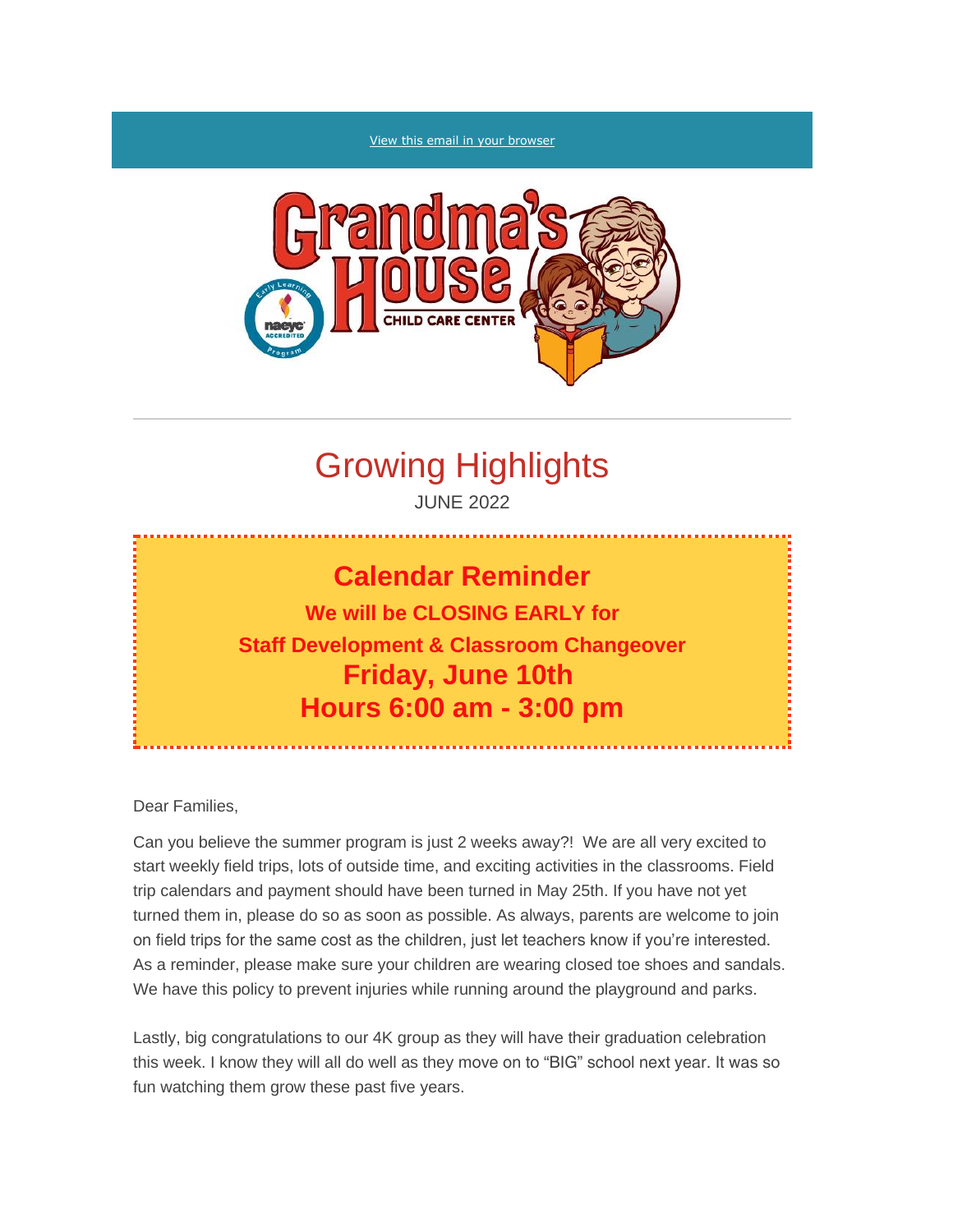Lookin' forward to field trips, water play and warm summer days! *Jess Donohue*, Director

**[jdonohue@grandmashouse.org](mailto:jdonohue@grandmashouse.org)**



## *Summer Program Starts June 13th*

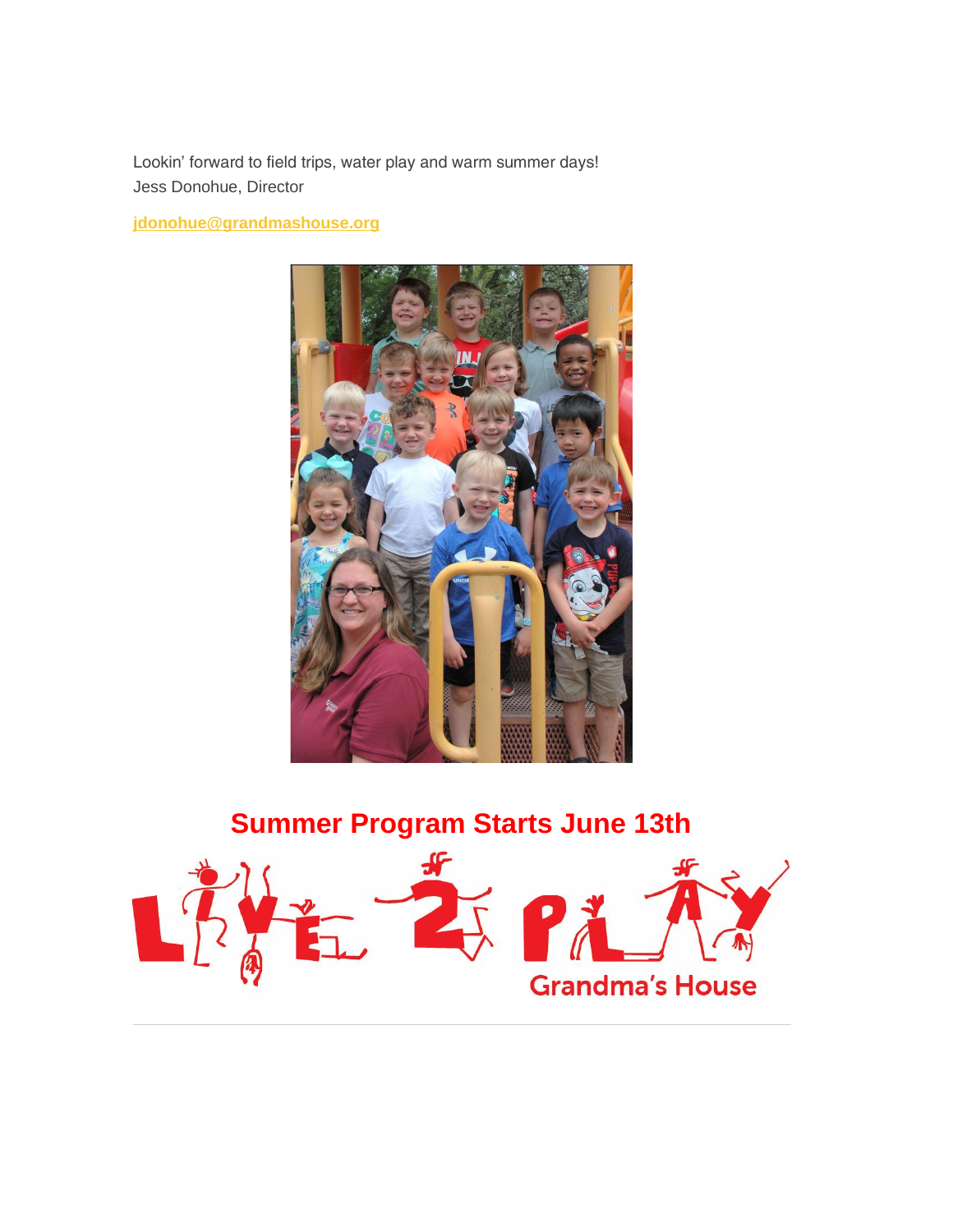|  | <b>CONGRATULATIONS</b> |  |
|--|------------------------|--|
|  |                        |  |

*On celebrating anniversaries with Grandma's House!*

**June** *Ms. Cat 19 Years Ms. Olivia 6 Years*

**July** *Ms. Susan 34 Years Ms. Holly S. 8 Years*



## **June**

- 1 Ms. Jenna
- 7 Christian L.
- 11 Mr. Jared
- 15 Wesley K.
- 15 Heidi K.
- 16 Ariana V.
- 16 Callan V.
- 17 Landon S.
- 19 Jude H.
- 20 Harrison H.
- 21 Ethan D.
- 22 Ellie V.
- 26 Ms. Bree
- 24 Alexander N.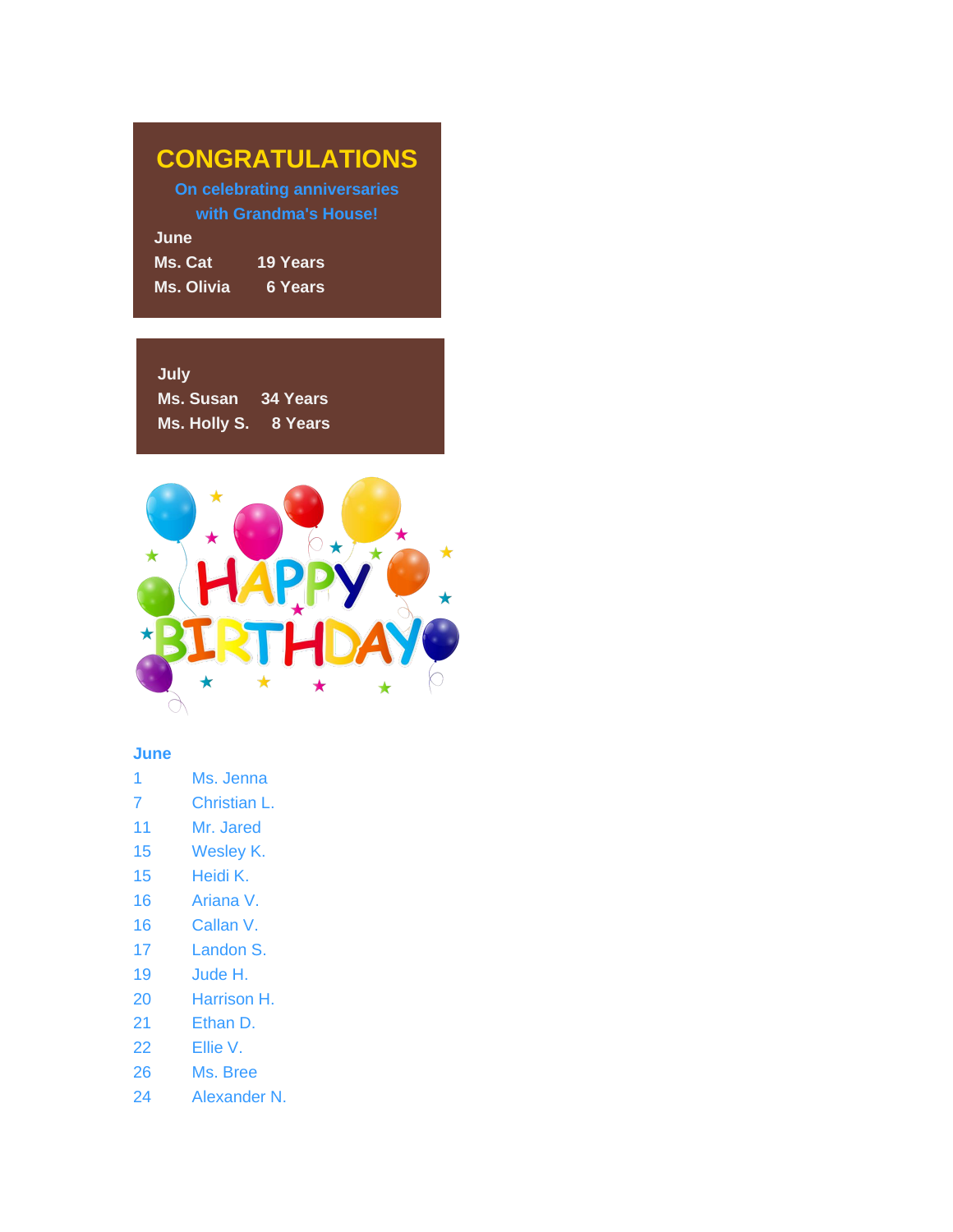## 25 Madelyn H.

- 26 Ms. Bree
- 27 Madilyn O.
- 27 Brantley S.
- 28 Samuel J.
- 28 Myla O.
- 29 Evan R.
- 29 Ms. Jess S.
- 30 Cora M.

## **July**

- 1 Taylor D.
- 1 Ms. Jennie
- 2 Sunny L.
- 2 Ms. Alyssa
- 3 Roberto H.
- 5 Savannah K.
- 5 Mila M.
- 7 Ava S.
- 7 Ms. Judy
- 9 Edison H.
- 10 Bailey M.
- 14 Sawyer M.
- 14 Ms. Amanda
- 18 Ms. Janell
- 21 Anushka K.
- 25 Finley E.
- 28 Savannah O.
- 28 Ms. Selena



## *Glo-Worms*

## *Care Bears*

Summer is finally here! We are getting out for more stroller rides in the beautiful I hope everyone has been enjoying the warm weather! The children are certainly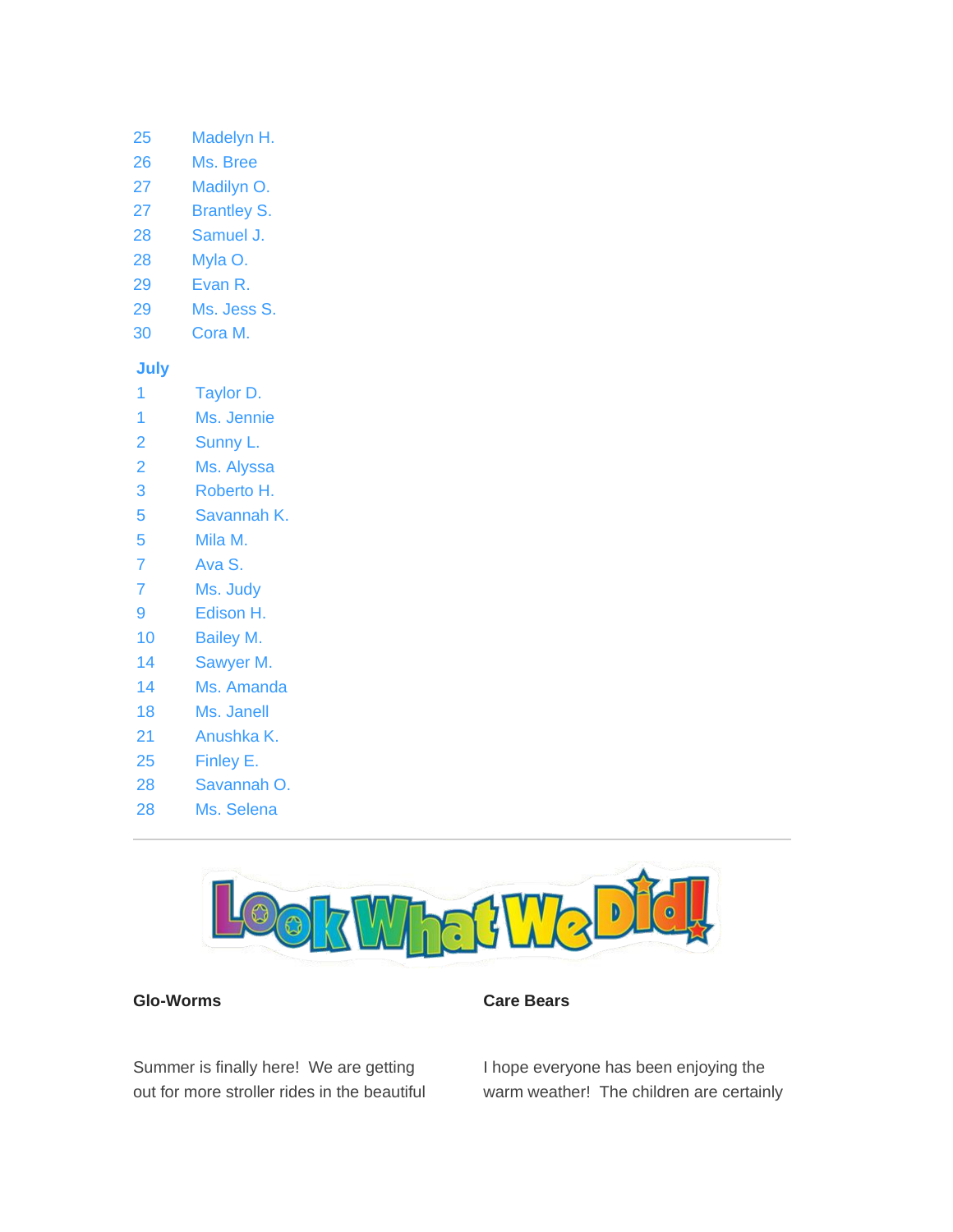weather! During this time, we are bringing a small blanket or playmat out into the grass or on the small playground for the babies to be outdoors while practicing tummy time and rolling. We are also utilizing hand mirrors to foster sense of self and others. We place the mirror in front of your child and talk about their attributes (i.e. brown hair, blue eyes, etc.). This is great to do with your child at home in front of the bathroom mirror! A fun and stimulating activity we will be doing is "dancing balloons". We will loosely tie non-latex balloons onto each child's ankles and wrists, place them on their backs on the floor and watch them move. Each time they move, the balloons will dance! As the summer program begins, we are all excited to get out and enjoy the sunshine! *Infants, Ms. Holly & Ms. Nikki*

#### *Beanie Babies*

Hello from the Beanie Babies! Summer is approaching and the weather has been gorgeous! We are going to need extra supplies for the hot weather like: sun hats, sunscreen lotion if not using our GH brand, closed-toe shoes, 2 piece swim suits for easy diaper changes along with swim diapers. We will also be targeting two portfolio focuses: handing the teacher an item and stacking rings on pegs. Let's have a wonderful summer with lots of waterplay!

*Older Infants, Ms. Denise & Ms. Drea*

enjoying it! Last month we practiced our scissor skills. The children have been practicing so hard and are really proud of themselves when they actually cut the paper! We have also been practicing stringing large beads and noodles. You can practice stringing beads or noodles at home by having them put noodles on pipe cleaners or by have them put Fruit Loops on a pretzel stick. We look forward to seeing what we learn and explore next. *2's, Ms. Ashley & Ms. Rina*

### *Pac People*

With the warmer weather upon us, we have been spending more time outside! Please make sure cubbies are well stocked with seasonal clothes, shorts, t-shirts, and an extra pair of shoes. Please make sure to send your child(ren) in closed-toe shoes to keep their feet safe.

We have been focusing on sharing and taking turns. We encourage patience by having the children ask for a turn and wait until their friend is done. We have also worked on the self-help skill of putting their own shoes on. This is not an easy task, but an important one! *2 1/2's, Ms. Jennie & Ms. Janell*

### *Lite-Brites*

Summer Program is finally here! It feels like we have been waiting for warm weather for a long time! The 3's are super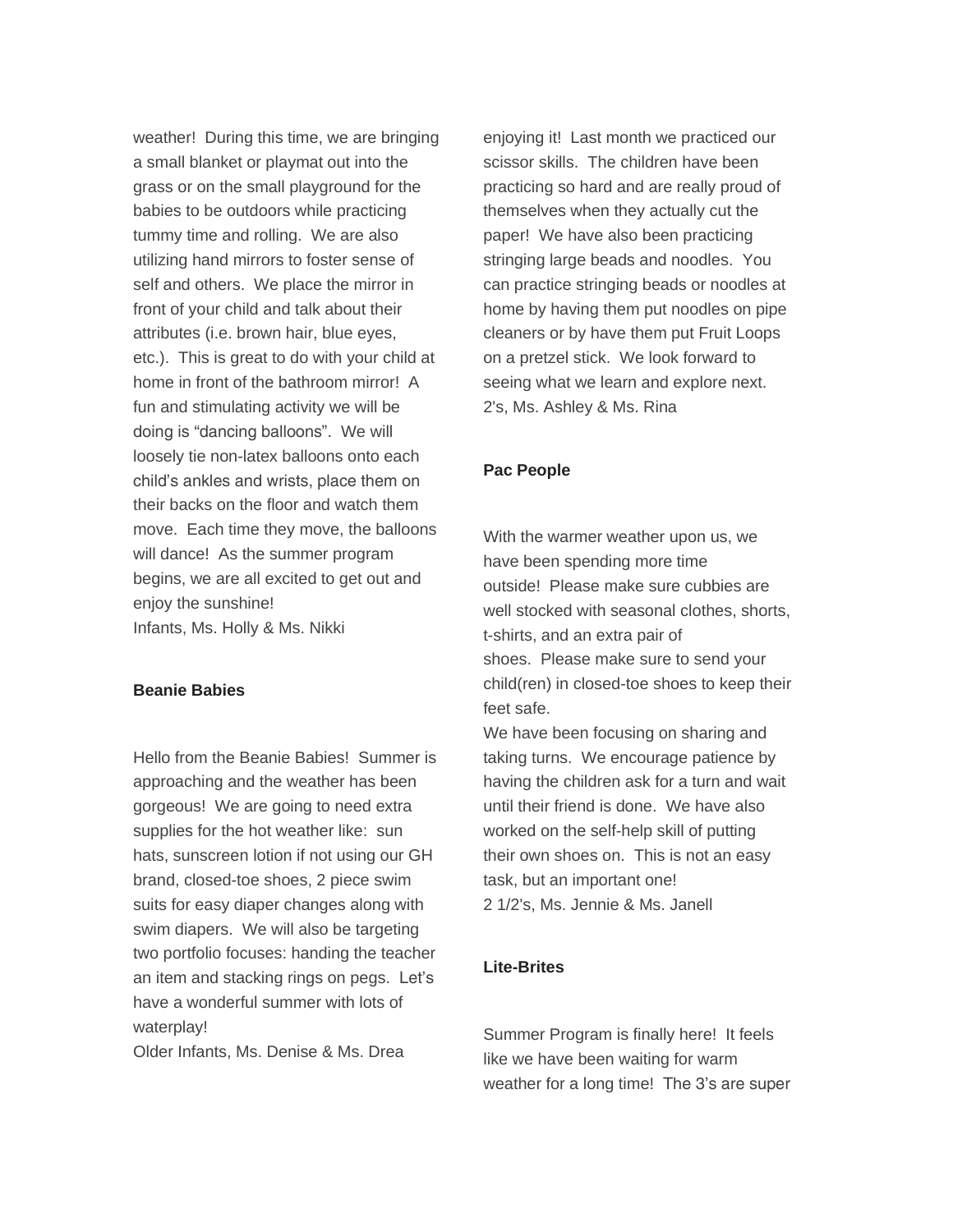## *Hungry Hippos*

Spring is in full effect! This past month the children engaged in Zoo Animal activities, such as placing animal stickers on paper to help strengthen their fine motor skills. The children also learned through their senses by exploring animals in different environments like sand, water, and pinecones with grass and sticks. We also read *If You Give A Mouse A Cookie* by Laura Numeroff. We followed with making chocolate chip cookies. We used our motor skills to pour into the bowl and stir the dough. It was also great practice for taking turns. Eating the cookies was the best part! *Toddlers, Ms Lori & Ms. Tasha*

#### *Toy Story Kids*

After a long winter and rainy spring, it's safe to say we are ready for summer! Last month we enjoyed learning about the Zoo and Community Helpers. We had fun exploring different zoo animal sounds, colors, and patterns. During our Community Helpers theme, we enjoyed dressing up in firefighter gear and pretending to drive firetrucks. This month we are looking forward to bringing lots of indoor activities outside! We plan to do art, sensory experiences, and even music and literacy activities on the playground! We will also have a lot of water play, too! Please make sure your child's cubby is stocked with spare changes of weather appropriate

excited to go on field trips again and bring our learning outside of the classroom. This past month we have learned about the Farm and Flowers. During our Farm unit, we practiced sorting by size with pictures of big farm animals and small/baby animals. We also practiced our counting by using cotton balls as they are placed on the sheep's body with tweezers. A good time to practice counting at home would be during breakfast or dinner time when handing your child pieces of fruit, vegetables, etc. During our Flowers unit, we practiced matching colors by sorting colored flowers with their correct colored pot. We also worked on AB patterning with flower cards. At home, you could use something fun like M & M's or fruit snacks. We look forward to having lots of fun this summer! Please bring in a swimsuit (2-piece for girls), towel, and water shoes for water play and field trips. Please label everything! *3's, Ms. Cassidy & Ms. Jenna*

#### *Candyland Kids*

Wow, summer is here and in full force! We have been so excited to spend tons of time outside without coats! Please make sure your child's cubby is stocked with extra clothes. The pirates lesson plan was a huge hit with the class. They enjoyed looking for the treasure box every day and finding the prize that was inside. They also loved learning silly pirate songs and reading books. The last lesson we are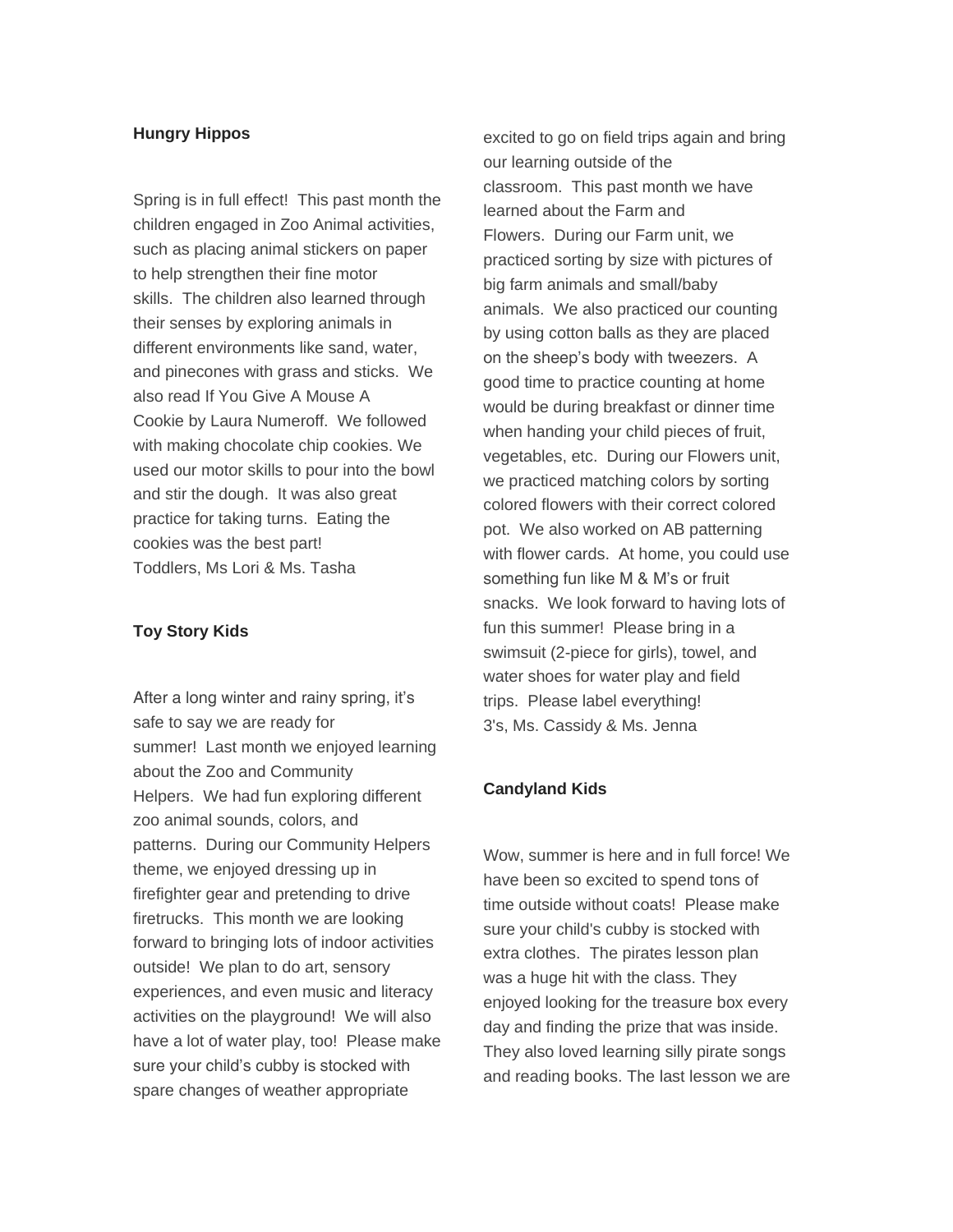clothing, 2-piece swim suit, swim diapers, and a water bottle. Thank you! Let's have a great summer!

*Older Toddlers, Ms. Julie & Ms. Amanda*

## *Puddle Ducks*

Our latest interests have been trajectory, enveloping, and enclosing. We set up a group of tables with loose parts, boxes, bowls, and baskets so the children can fill things up, carry them around, and dump them out. We also added wheelbarrows to extend their play. They like to wrap things up so we have dolls and animals along with pillows, fabrics, and blankets. We started exploring clay and water – very messy, but very satisfying! There has been lots of singing among the Puddle Ducks – *Twinkle, Twinkle Little Star*, *The Wheels on the Bus*, and *Rainbow Round Me* are their favorites. We are looking forward to a lovely Summer! *Almost Two's, Ms. Cat & Ms. Ezzy*

going to be doing before summer is Chicka Chicka Boom Boom. We will be learning about letters and numbers with silly songs and dances. After that, we will practice scissor skills and safety on the playground. We will also work in groups to practice our teamwork skills. We are so excited for summer field trips and doing water play!

*4's, Ms. Brittnee & Ms. Aimee*

## *4K*

"Graduation day is finally here" I am so proud of all the hard work these students have done over the past 9 months. We started Sept. with 13 eager children and the year flew by. Here are some highlights: Sept: apple field trip Oct: learning about nocturnal animals and acting out "There was an Old Lady Who Wasn't Afraid of Anything" Nov: playing in the leaves Dec: 3 Little Pigs play performance Jan: making stone soup and retelling Jan Brett stories Feb: all the 1 day extra lessons we had, starting with Chinese New Year and ending with Presidents Day March: celebrating 100 days of 4K April: we received our caterpillars and started documenting their growth and watching them transform into butterflies May: farm field trip and practicing for our graduation day celebration.

I am sad to see them go but I am